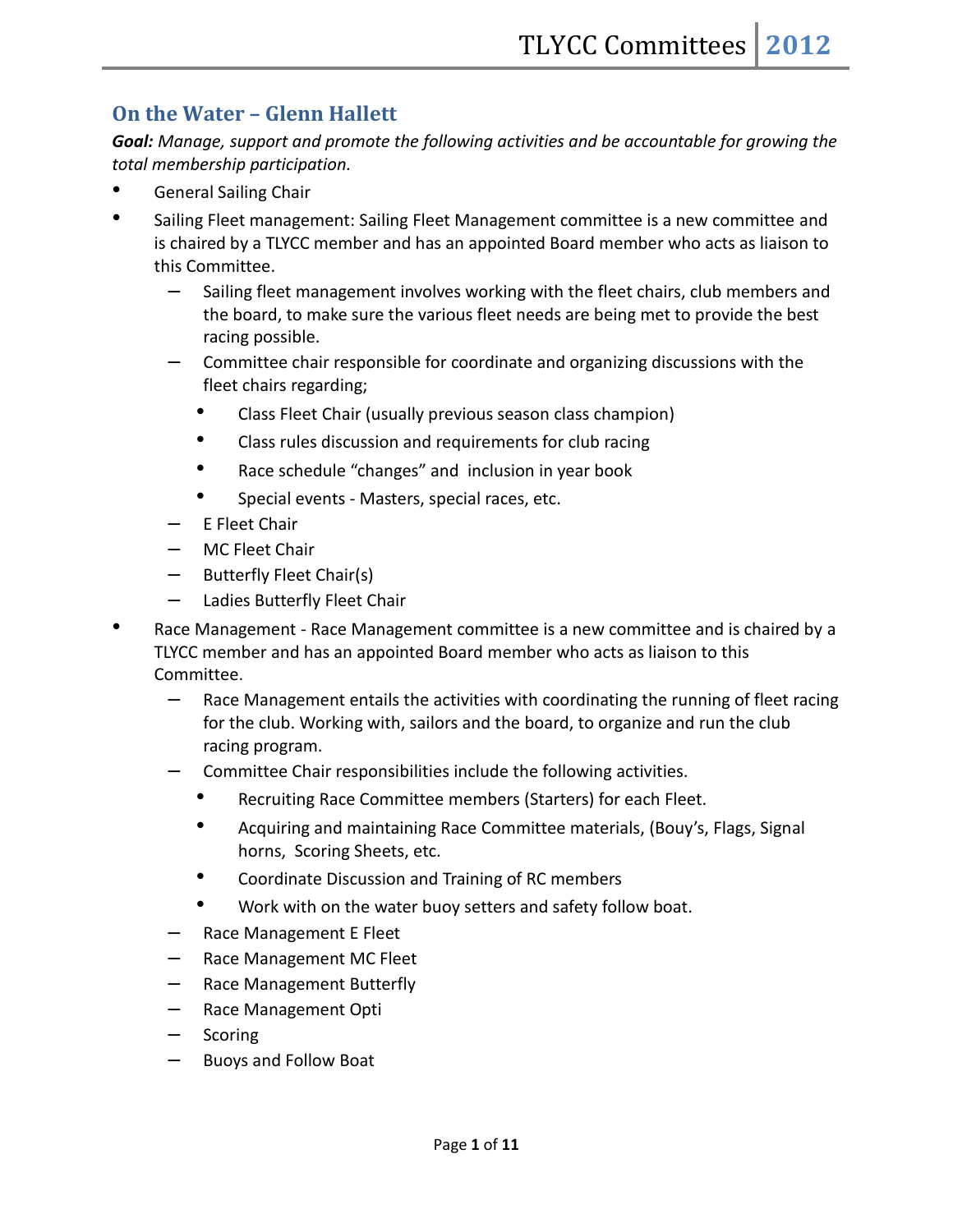- Safety and Waterfront The Safety and Waterfront committee is chaired by a TLYCC member and has an appointed Board member who acts as liaison to the Safety and Waterfront Committee.
	- The committee has:
		- Historically, provided oversight for safety concerns at TLYCC and advised the Board on safety.
		- Has worked with the Waterfront and Lifeguard staff to provide up-to-date first aid equipment at the point and on the TLYCC boats, to provide classes to educate TLYCC members and the general public about water safety, and to assure safe follow boat and boater assistance measures during sailboat races.
		- In 2011, Safety provided boater safety courses as well as a class on follow-boat assistance provided to sailboats during races.
- Growing Sailing
	- The Growing Sailing Committee's goal is to increase participation in all sailing activities at the TLYCC including racing, clinics, and fun sailing. This includes oversight of the sailing school and helping sailing school participants become independent sailors who may participate in racing and social sailing as well as inviting and encouraging ALL yacht club members to be a part of the sailing programs at TLYCC (sailors, racers, race committee, spectators and land support). The committee also cares for all sailing school equipment and boats and has the goal of becoming self-sufficient in owning and maintaining sailing and racing equipment. Growing Sailing Committee members help with running sail school including advertising, billing, on-the-ground support, parent-contact, boat maintenance and help during sail school. Committee members also coordinate Take Five Fridays and social sailing opportunities.
	- Sailing School
	- Take Five
- Regattas
	- Regatta Chair duties involve coordination of regattas sponsored by the club and the associated regatta Chairs and the board.
	- Duties include recruiting regatta chairs (when regatta sponsored) for the following regattas that are occasionally hosted by the club,
	- E-Invitational 2012
	- **Butterfly**
	- MC
	- WMYA
- Organizational Representation
	- Represent TLYCC with other Sailing organizations.
	- NCESA
	- WMYA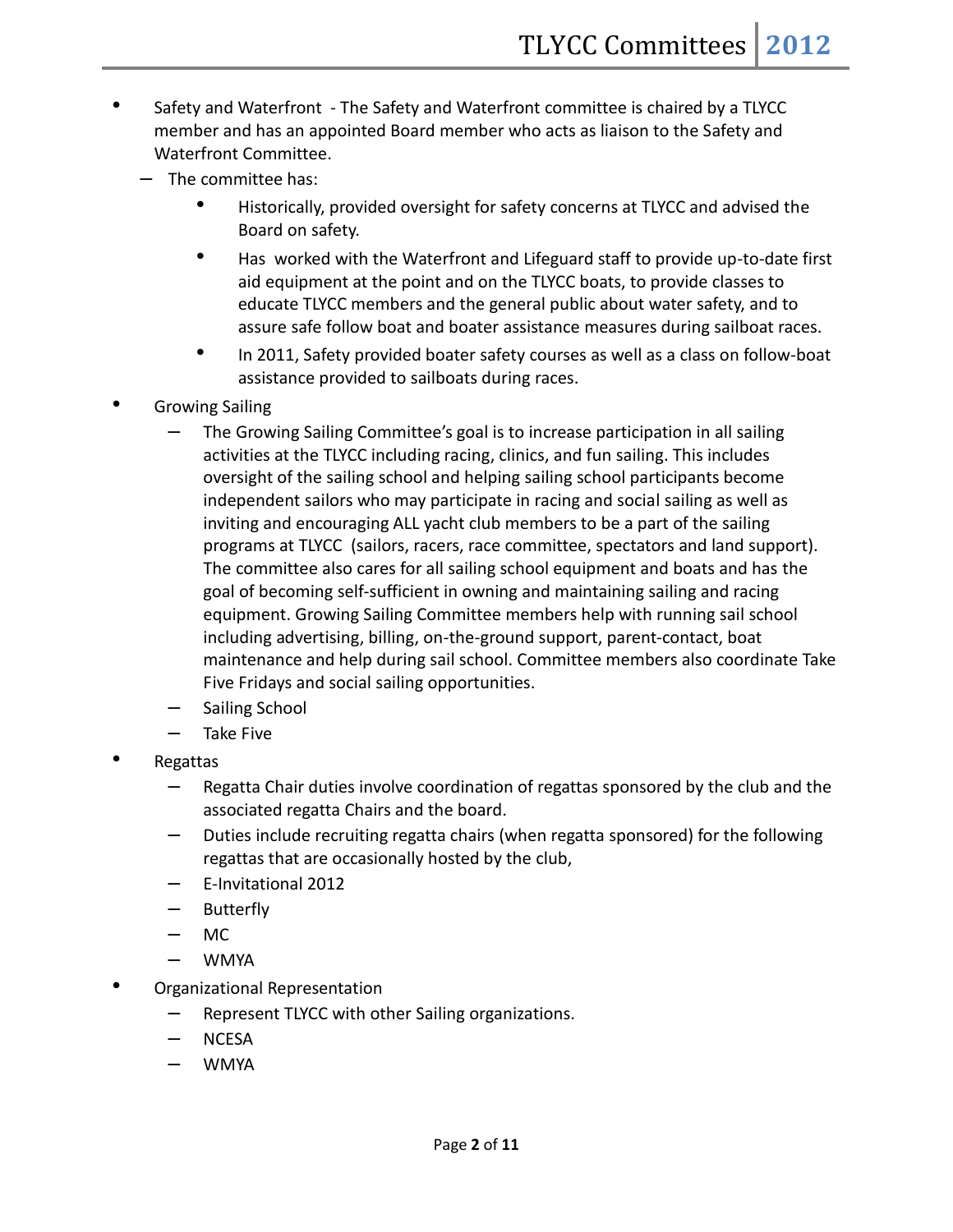# **On the Water – Glenn Hallett**

| <b>Board Liaison</b>            | <b>Glenn Hallett</b>            |
|---------------------------------|---------------------------------|
| <b>General Sailing Chairman</b> | TBD                             |
| <b>Fleet Chairs:</b>            |                                 |
| F                               | TBD                             |
| <b>MC</b>                       | TBD                             |
| Midweek Butterfly               | TBD                             |
| <b>Weekend Butterfly</b>        | TBD                             |
| Ladies Butterfly                | TBD                             |
| <b>Regattas</b>                 |                                 |
| E-Invitational 2012             | Eric Nordberg                   |
| <b>Butterfly</b>                | TBD                             |
| MC                              | TBD                             |
| <b>WMYA</b>                     | TBD                             |
| Organizational                  |                                 |
| <b>Representation:</b>          |                                 |
| <b>NCESA Representative</b>     | Art Brereton                    |
| <b>WMYA Delegates</b>           | Casey Christensen (thru 2015)   |
|                                 | Reed Lorimer (Junior Delegate)  |
| <b>Growing Sailing</b>          | Amy Keller                      |
| Sailing School, Take Five       |                                 |
| Committee                       | Sallie Foley, Board Liasison    |
|                                 | Susan Farrington                |
|                                 | Pete Comfort                    |
|                                 | <b>Ted Keller</b>               |
|                                 | <b>KC Babb</b>                  |
| Sailing School Instructor       | Simon Hilyer                    |
| <b>Race Management</b>          | TBD                             |
| E Fleet                         | TBD                             |
| <b>MC Fleet</b>                 | Glenn Hallett                   |
| <b>Butterfly</b>                | <b>Glenn Hallett</b>            |
| Opti                            | TBD                             |
| Scoring                         | <b>Glenn &amp; Kris Hallett</b> |
| <b>Buoys and Follow Boat</b>    | TBD                             |
| <b>Safety &amp; Waterfront</b>  | TBD                             |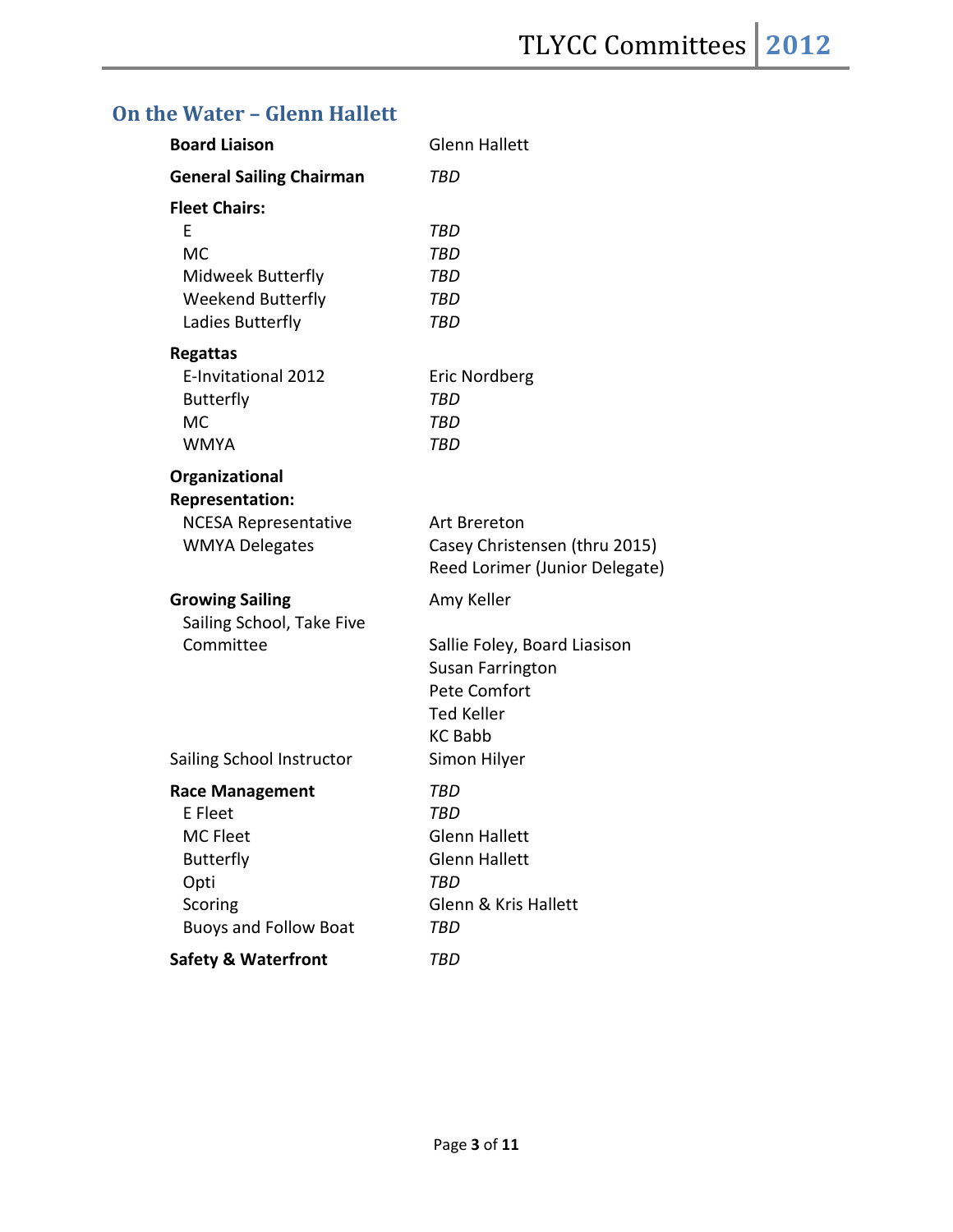## **On the Shore – Laura Christensen**

*Goal: Manage, support and promote the following activities and be accountable for growing the total membership participation.*

- Family Night
	- This is a long standing Club committee which coordinates a member-led activity every Thursday evening at the Club. This activity is family oriented and preceded by a pot luck dinner in which the members are asked to bring a dish to share with the Club kitchen providing a main course.
- Jr. Yacht Club
	- This committee is responsible for organizing activities for the junior members of the Club. Events in the past have included Stick Tag, the Swim Across the Lake, the Jordan River canoe trip.
- Side Porch
	- This committee is an informal group which meets during the day on Mondays at the Club to discuss books of interest to the group. This group is open to all!
- July 4th
	- This is a committee steered by the Commodore to include the Club program for the 4th of July.
- Special Activities (Key to maintaining old traditions and driving new traditions)
	- Live & Learn
		- This committee would be responsible for providing an activity/activities to Club members which will showcase a topic of interest. Examples of past Live & Learn events are: Ed McDuffie's discussion on the history of Torch Lake, Nancy Couyoumjian's cooking lessons, Krista Nordberg's salsa classes. This activity will usually be held on Wednesday evening, following dinner, and scheduled when a speaker and topic is arranged by the committee.
	- New Social Activities
		- This is an open-ended category. Here we are asking for members to initiate any new activities/events which would promote participation by Club members. Some ideas: a square dance on the tennis courts, Oktoberfest, casino night. We are open to suggestions!
	- The Event
		- "The Event" is already scheduled for this summer. The winning team from 2010 will be in charge of this evening activity.
- Tennis
	- This committee oversees all Club-related tennis activities which includes the 4th of July Mixed Doubles tournament, the Men's & Women's Singles and Doubles and Mixed Doubles tournaments, Boys' & Girls' Singles and Doubles tournaments, and all Masters' level tournaments (age 50+) involving men and women. This committee is a SEPARATE entity from Tim Moore's Tennis Academy (see below).
- Tennis Clinic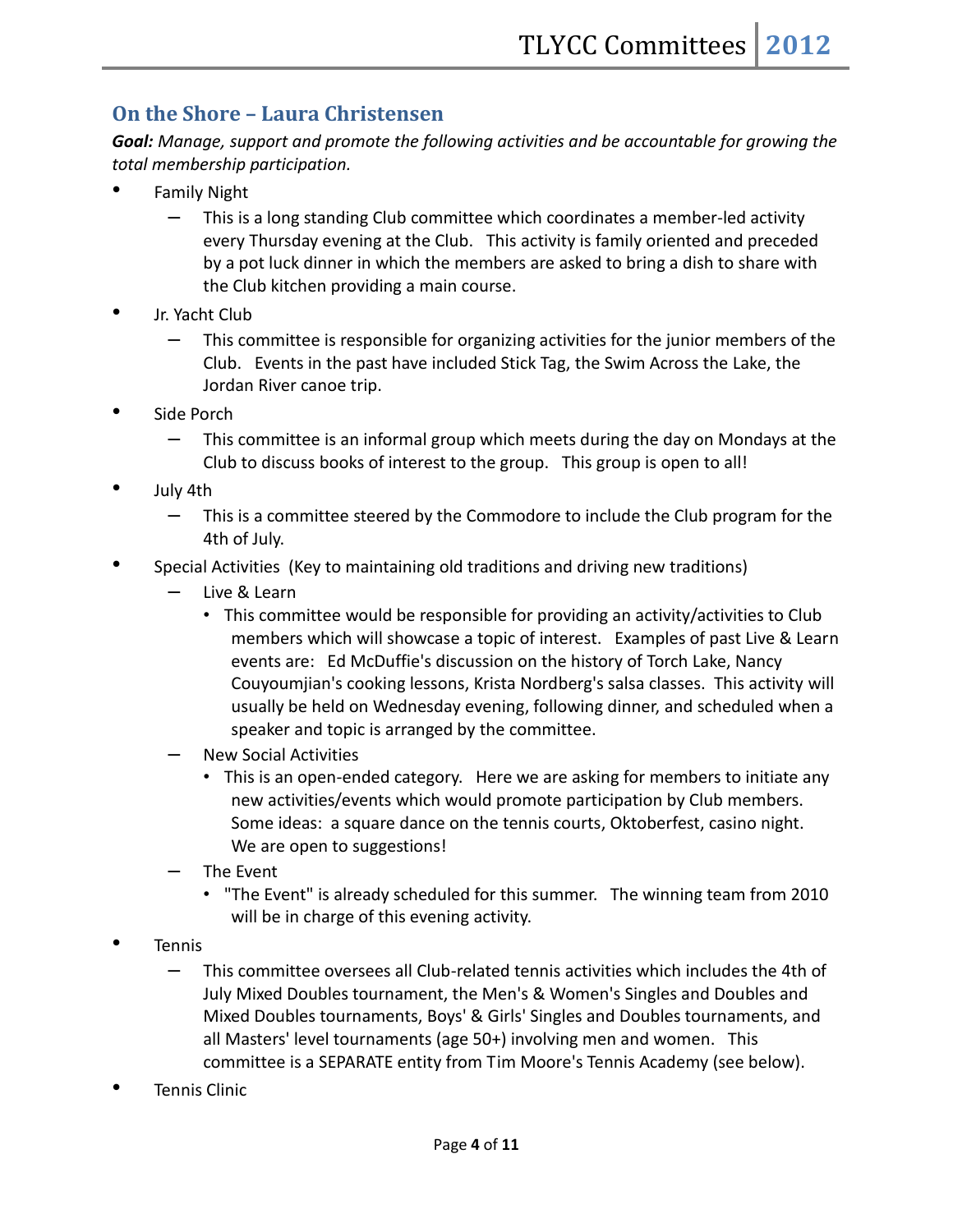- This organized tennis instruction is led by Tim Moore and Jackie Compton. This clinic is held at the Club during the first two weeks of July and is open to all. Questions with regard to this activity should be directed to Tim or Jackie.
- Golf
	- This committee is responsible for planning and hosting Club-related golf activities, specifically the Men's & Women's Golf Outings as well as the Golf Scramble. These events are usually held in early August. Golfers of all abilities are encouraged to sign up.
- Winter Sports
	- This committee is responsible for coordinating the Club-sponsored "Old Man/Old Woman of the Hills" ski event usually held between Christmas and the New Year at Schuss Mountain. This event features NASCAR racing and and informal cookout/pot luck at the race site.
- Trophies and Trophy Night
	- The Trophy Coordinator(s) will oversee the selection of annual trophies for TLYCC and will assure the continuance of perpetual trophies. The Trophy Coordinator(s) will coordinate the regular return of perpetual trophies before Trophy Night and will be in charge of the trophy selection and distribution on Trophy Night. The Trophy Coordinators will notify those who win Muggers' Cups (or their parents) of the responsibility of the Muggers' Cup winner to provide his/her own Muggers' Cup on Trophy Night. This committee is responsible for the program at Trophy Night which is usually held over Labor Day weekend. This committee will need to coordinate all standings with the various Club committees that involve competition -- sailing, tennis, golf, sailing school, etc.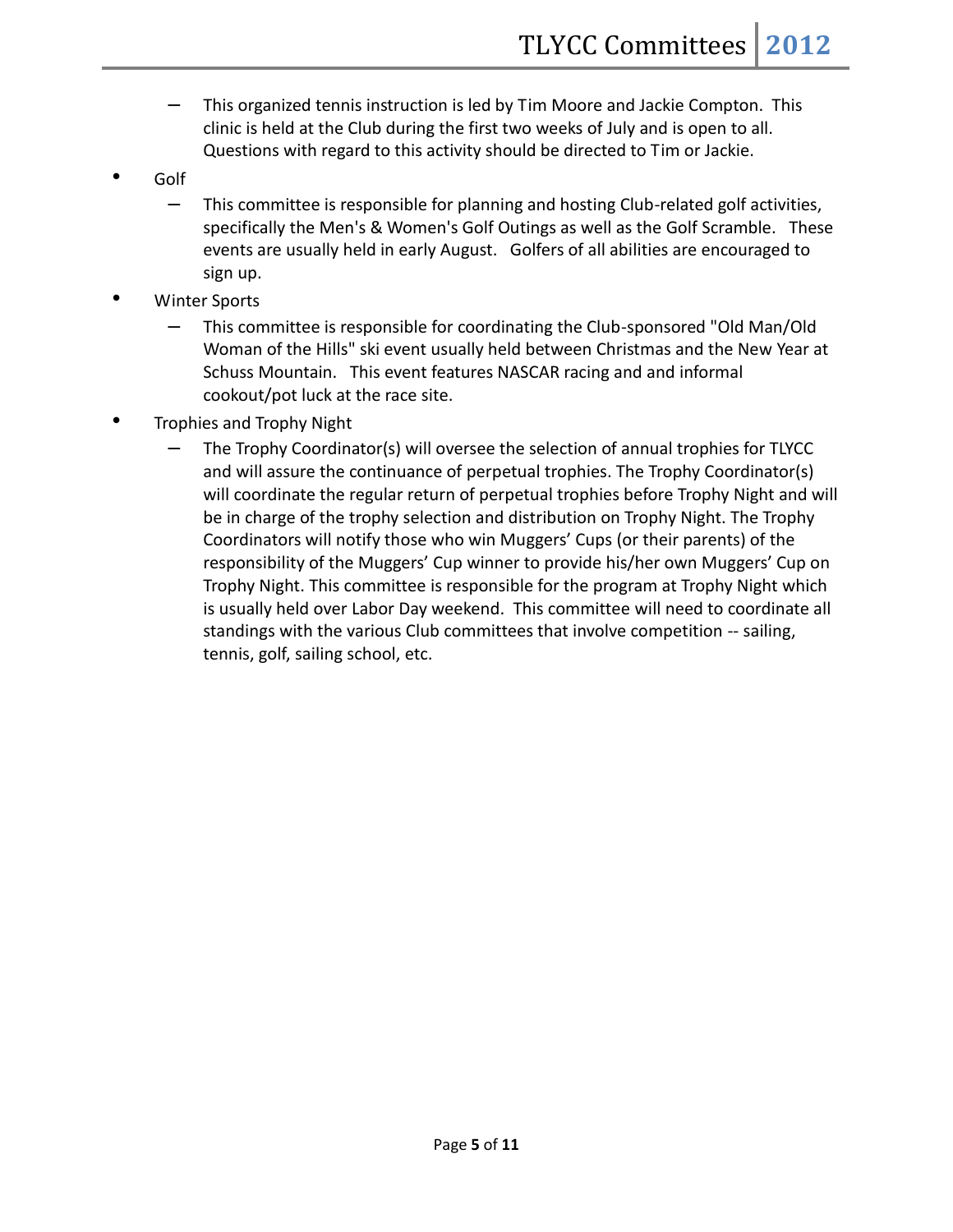# **On the Shore – Laura Christensen**

| <b>Board Liaison</b>                                                                   | Laura Christensen                                                                                                      |
|----------------------------------------------------------------------------------------|------------------------------------------------------------------------------------------------------------------------|
| 4 <sup>th</sup> of July Celebration                                                    | <b>Neil Gerrity</b>                                                                                                    |
| <b>Family Night</b>                                                                    | <b>Holly Hatch</b>                                                                                                     |
| Golf                                                                                   | <b>Todd Collins</b>                                                                                                    |
| <b>Special Activities</b><br>Live & Learn<br><b>New Social Activities</b><br>The Event | TBD<br>TBD<br>TRD<br>Andy Powell, Spencer Powell, Casey<br>Christensen, Mike McCarthy, Will<br>Forgrave & Pete Comfort |
| <b>Junior Yacht Club</b>                                                               | Amy Crites                                                                                                             |
| <b>Winter Sports and</b><br>Old Man of the Hills Weekend                               | Amy & Dan Crites<br>Kelly & Joe Honer                                                                                  |
| <b>Side Porch Reading Society</b>                                                      | Sue Grady<br>Barb Van Pelt                                                                                             |
| <b>Tennis</b><br><b>Tennis Clinic</b>                                                  | John & Julie Hamaty<br>Jackie Compton/Tim Moore                                                                        |
| <b>Trophies &amp; Trophy Awards Night</b>                                              | Catalina Salas<br>Dee O'Donnell                                                                                        |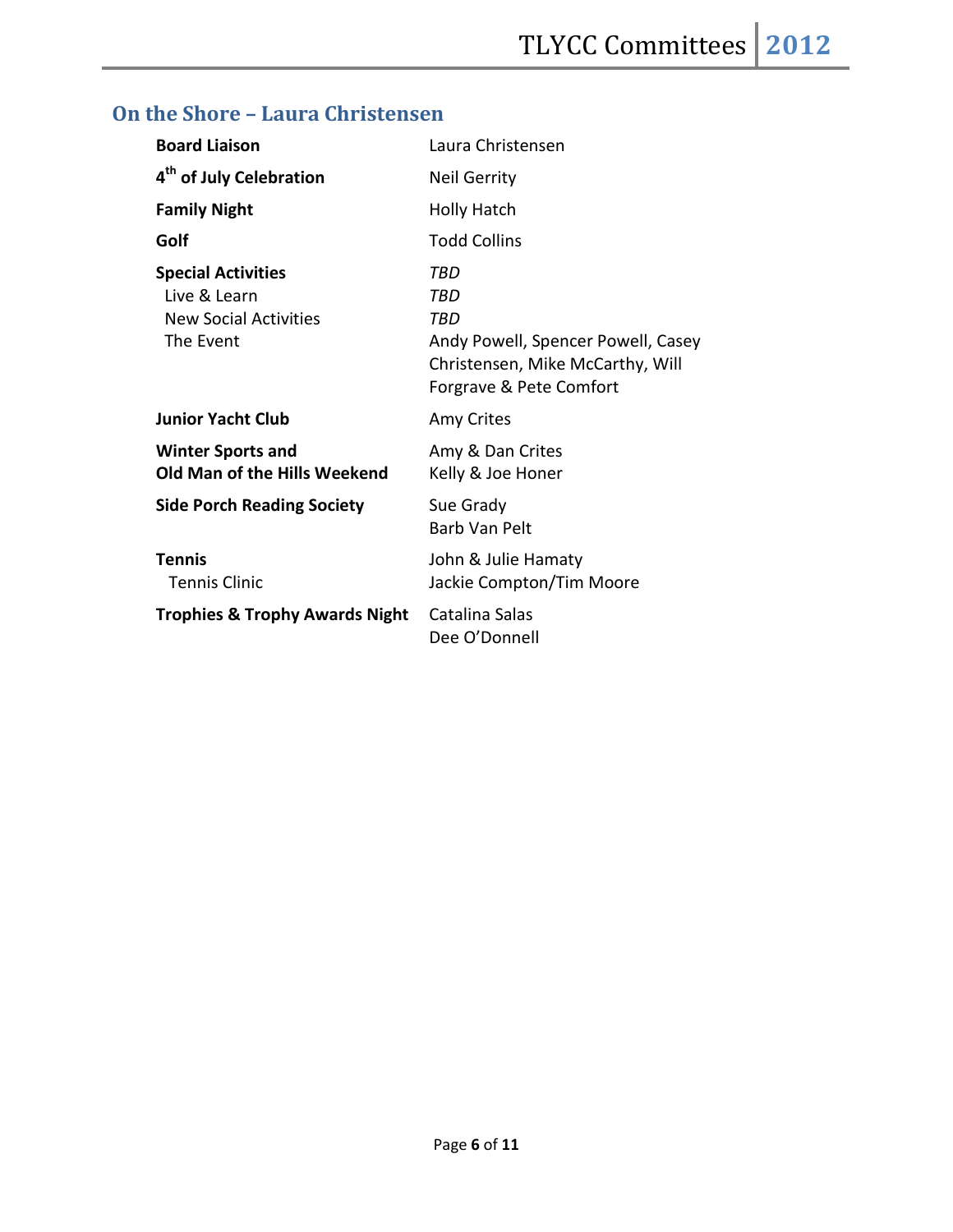### **TLYCC Administration**

*Goal: Manage the ongoing administration and maintenance of the club.*

- TLYCC Board:
	- Commodore: Neil Gerrity
	- Vice Commodore: Denny Malone
	- Rear Commodore: Sallie Foley
	- Treasurer: Rob Nissly
	- Secretary: KC Babb
	- Director: Art Brereton
	- Director: Laura Christensen
	- Director: Glenn Hallett
	- Director: Lath Keller
- House and Grounds
	- This committee is responsible for maintaining both the interior and exterior areas of the Club. This includes making sure the Clubhouse is clean, the bathrooms in working order, trees, shrubs, grass trimmed, flowers watered, exterior lights in working order, tennis courts clean and maintained, the boardwalk safe, and anything else pertaining to the appearance and safety of the Club and its grounds.
- Property Use and Planning
	- The purpose of this committee is to propose and maintain a long term plan for the optimal use of all Club property in coordination with the long term plan for capital and operating budgets. . The PUP plan will project a 5 year capital and major maintenance plan which includes the physical buildings, their infrastructure, tennis courts, safety boats, launching facilities, and the land and shoreline. The plan should take into consideration the traditions of the club, how the desires and needs of the membership are changing, and the impact that the use of the facilities and property are having on the ecology of the lake and surrounding land. The Committee will form this plan according to the available capital for these expenditures as instructed by the Board and the Finance Committee. With Board approval, the Committee can also seek input from the membership at large for their opinions and desires, and balance that input with a plan that is sustainable over the long term. The plan would be proposed to the Board for their ultimate decision. The Board will communicate the plan and request comment from the membership at large as it deems appropriate.
- Membership Committee
	- The Membership Committee is chaired by a TLYCC member and has an appointed Board member who acts as liaison to the Membership Committee. Membership Committee responsibilities include oversight of membership categories and advise the Board on membership policy; invitations to Junior Members, Introductory Members, and Junior and Introductory Members becoming Regular Members. Membership Committee coordinates events to introduce Introductory Members to TLYCC and also provides information to TLYCC Introductory Member Sponsors so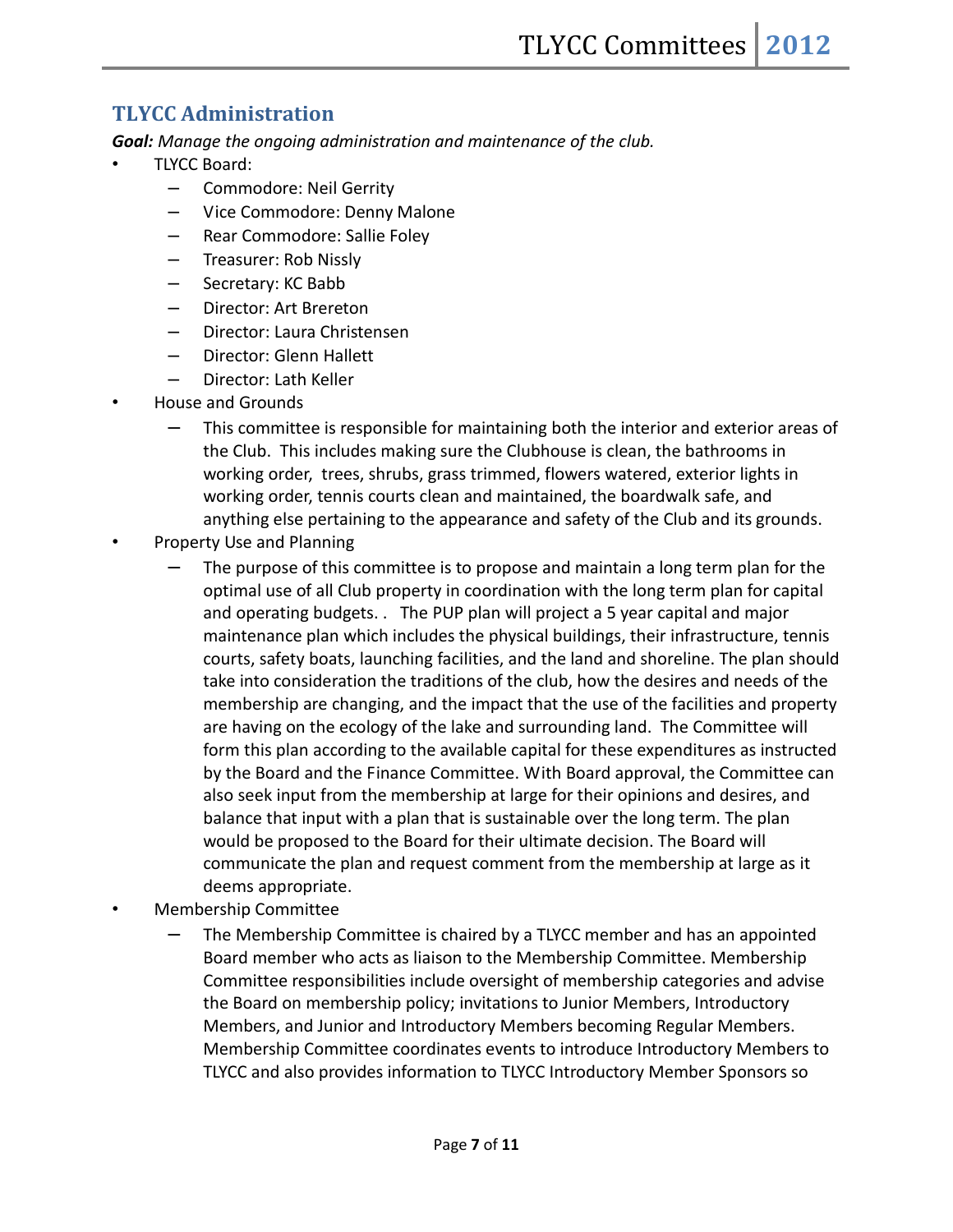that they understand their responsibilities to introduce Introductory Members to TLYCC members.

- Kitchen and Dining Commissary
	- Responsible for coordinating the Chef(s) for each summer. Consulting with chef regarding staff, meals, and special events. Keeping the Kitchen Staff in tune with the club's needs.
- Nominating Committee
	- The Nominating Committee consists of 5 members charged with selecting candidates to run for election to the Board. They are Non-Board Members and the committee runs independently from the board. Each year the most senior member is retired and a new member is selected to take his/her place.
- Finance
	- Finance Committee
		- The Finance committee (Chaired by the Treasurer) is charged with the long term planning and budgeting of the club finances based on current forecast of income and capital expenses. They advise the board with recommendations on budgets and capital expenses to ensure long term viability of the club.
	- Treasurer
	- Insurance
	- Dining Room/Billing Computer system(s)
	- Merchandise
		- This committee has responsibility for the management of TLYCC merchandise from design/order through selling to club members. Committee chair(s) have responsibility both for the design/order/maintenance of merchandise and also for the sale of it throughout summer months at the club. Many volunteers help with sales on different weekends throughout the summer. Traditionally, the 4th of July is the kickoff day for the new TLYCC merchandise.
	- **Fundraising** 
		- This committee is responsible for organizing fundraising activities that will benefit either TLYCC in general or a specific area, such as Sailing School, Tennis Courts, etc.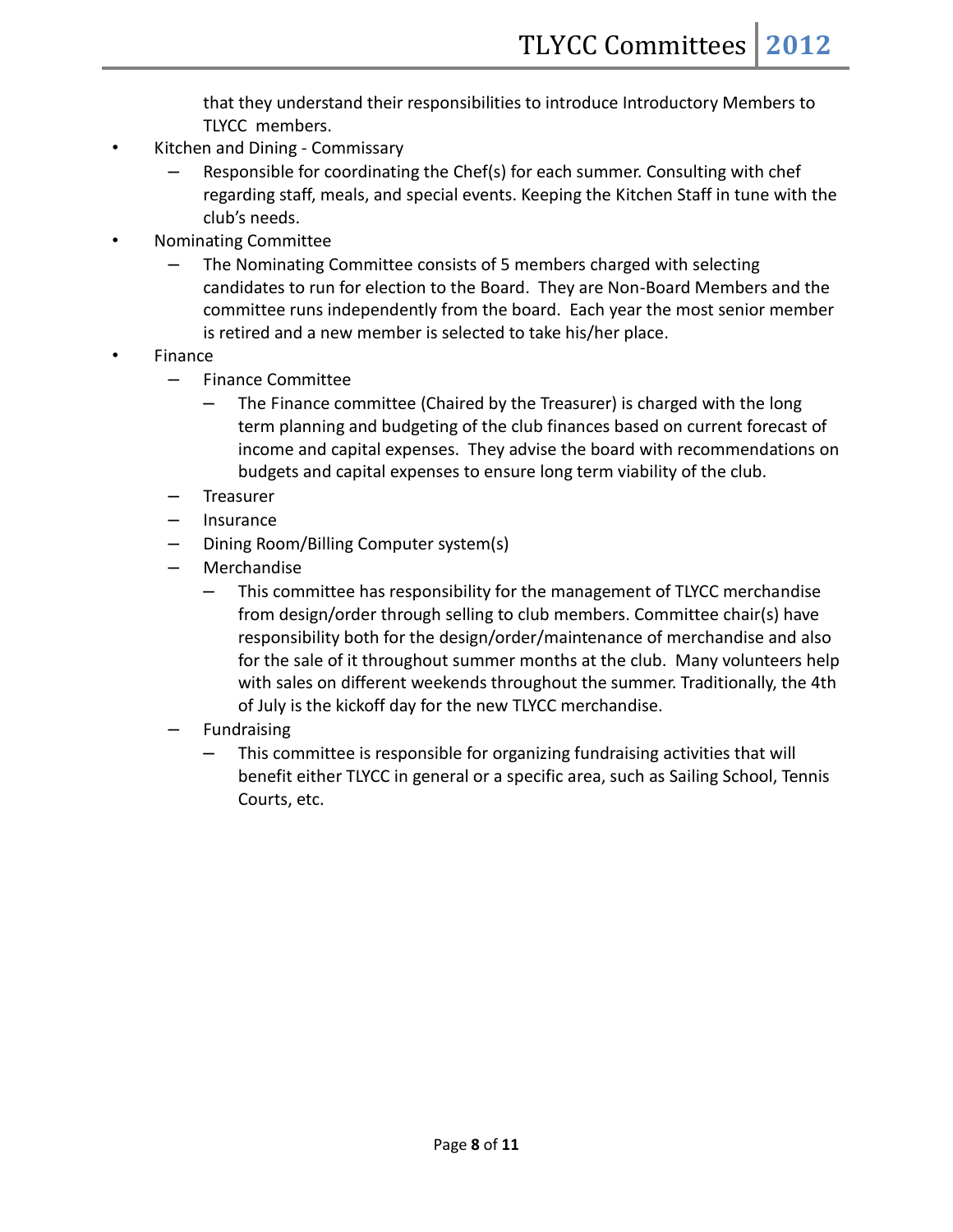- **Communications** 
	- Yearbook
		- Update Yearbook text for new year: Board and officers, Competition results, Committee chairs, In Memorium, Financials, Membership counts, Commodore's letter. Copy calendar from Google calendar. Select pictures. Cover/picture inset layout. Insert directory listing
		- Coordinate Printing of Yearbook: Create print ready copy for printer. Take/send to printer (TC Print). Pick up printed yearbooks. Stuff yearbooks into envelopes and apply member stickers for distribution
	- Member database Secretary
		- Update as requested based on member update requests and pull reports as requested by board
	- Website
		- Manage Google calendar
			- Monitor for complete and accurate information
			- Coordinate with committee chairs to get events scheduled and on the calendars.
			- Grant (and remove) access to committee chairs
		- Update 'main' website as necessary
	- Bulletin Boards
		- Electronic Bulletin Board: Solicit input from committee chairs and members. Update TLYCC online Bulletin board and keep up to date and in sync with the bulletin board at the club
		- Club Bulletin Board: Solicit input from committee chairs and members. Monitor the bulletin board at the club for new notices (update Electronic BB and Google calendar as necessary). Monitor the bulletin board at the club to remove old notices
	- Listserve
		- Weekly newsletter: Collect week's events and special notices from board/members/committee chairs. Format newsletter for distribution on Monday mornings during peak season. Send to secretary for Listserve distribution
		- Maintain email addresses based on requests from members Secretary
- TLYCC Staff Management
	- Lifeguard
	- Safety Director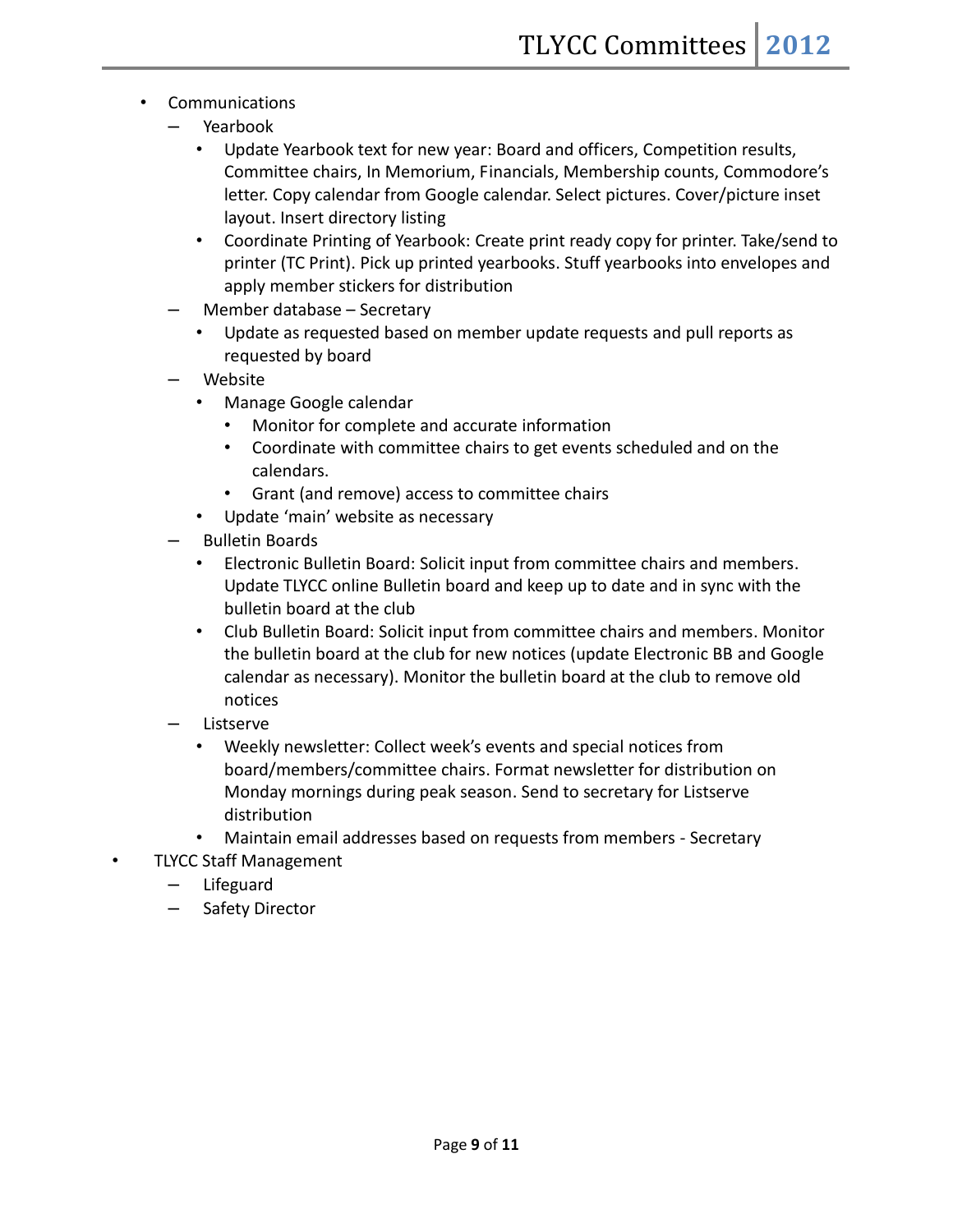| Commodore                              | <b>Neil Gerrity</b>                                                                                                                                                    |
|----------------------------------------|------------------------------------------------------------------------------------------------------------------------------------------------------------------------|
| <b>House &amp; Grounds</b>             | Bill Christensen, Chairman<br>Laura Christensen, Board Liaison<br><b>Ginny Griffis</b><br>Alan Hickman<br>Susan McLean<br><b>Roy Nichols</b>                           |
| <b>Membership</b>                      | Kevin Malone, Chair<br>Sallie Foley, Board Liaison<br>Dan Crites<br>Will Forgrave<br>Libby Godwin<br>Julie Hamaty<br>Lath Keller<br>Sue Robert<br>Erica Schulze        |
| <b>Kitchen and Dining - Commissary</b> | Denny Malone, Board Liaison<br>Lauren Gerrity<br>Erica Schulze<br>Dave Schulze                                                                                         |
| <b>Nominating Committee</b>            | Mary Richards, Chair<br><b>Lynne Delling</b><br>Alan Hickman<br><b>Dick Turk</b><br><b>Verne Powell</b>                                                                |
| <b>Property Use and Planning (PUP)</b> | Art Brereton, Chair<br>Peg Comfort<br>Alan Hickman<br>Terry Malone<br>Sue McLean<br><b>Tye Nordberg</b><br><b>Rob Nissly</b><br><b>Spencer Powell</b><br>Erica Schulze |

## **TLYCC Administration**